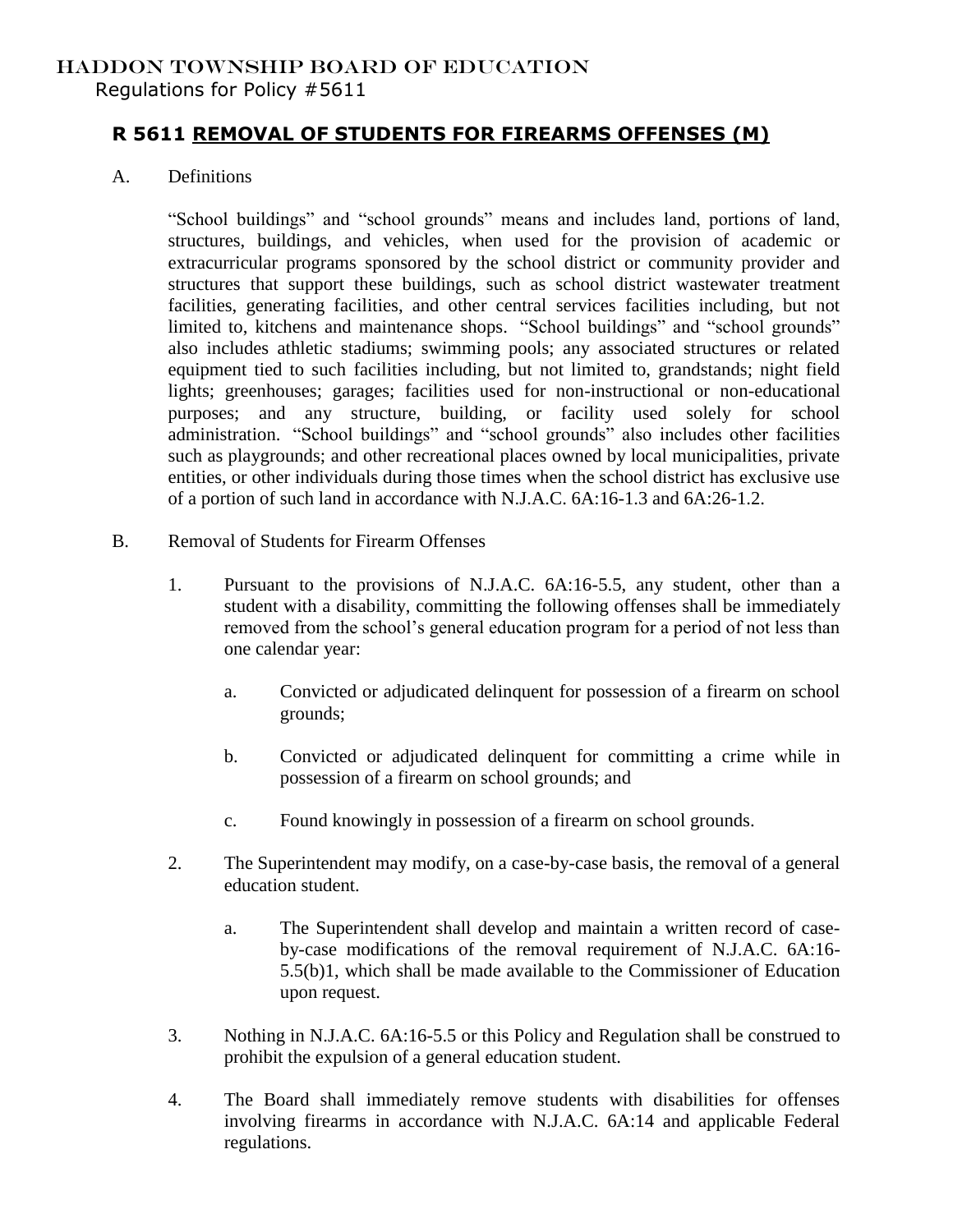- C. Procedures Removal of Students for Firearm Offenses
	- 1. The Principal shall:
		- a. Remove a student as set forth in B. above;
		- b. Isolate the student and place him or her under the supervision of school staff until the student's parent or a law enforcement official takes custody of the student;
		- c. Immediately report to the Superintendent the removal of the student;
		- d. Notify the appropriate law enforcement agency of a possible violation of the New Jersey Code of Criminal Justice; and
		- e. Notify the student's parent of the following information:
			- (1) The removal action;
			- (2) The law enforcement notification;
			- (3) The change of custody, if it occurs; and
			- (4) A general education student's due process rights, as set forth in N.J.A.C. 6A:16-7.2 through 7.6, or the due process rights of a student with a disability, as set forth in N.J.A.C. 6A:14-2.7 and 2.8 and N.J.A.C. 6A:16-7.2 through 7.5.
	- 2. A student, other than a student with a disability, removed from the general education program pursuant N.J.A.C. 6A:16-5.5 shall be placed in an alternative education program, according to the requirements of N.J.A.C. 6A:16-9.1 et seq.
		- a. If placement in an alternative education program is not available, the general education student shall be provided home or other out-of-school instruction, according to N.J.A.C. 6A:16-10, until placement is available.
	- 3. A student with a disability removed pursuant to B. above shall receive a placement in accordance with N.J.A.C. 6A:14.
	- 4. A student, other than a student with a disability, removed pursuant to B. above shall be entitled to a hearing before the Board of Education in accordance with N.J.A.C. 6A:16-7.3 through 7.5.
	- 5. If it is found that the removed student did not commit the offenses in B. above, the student shall be immediately returned to the program from which he or she was removed.
- D. Return to General Education Program
	- 1. The Superintendent shall make the final determination on whether the general education student is prepared to return to the general education program, or will remain in an alternative education program, pursuant to N.J.A.C. 6A:16-9.1 et